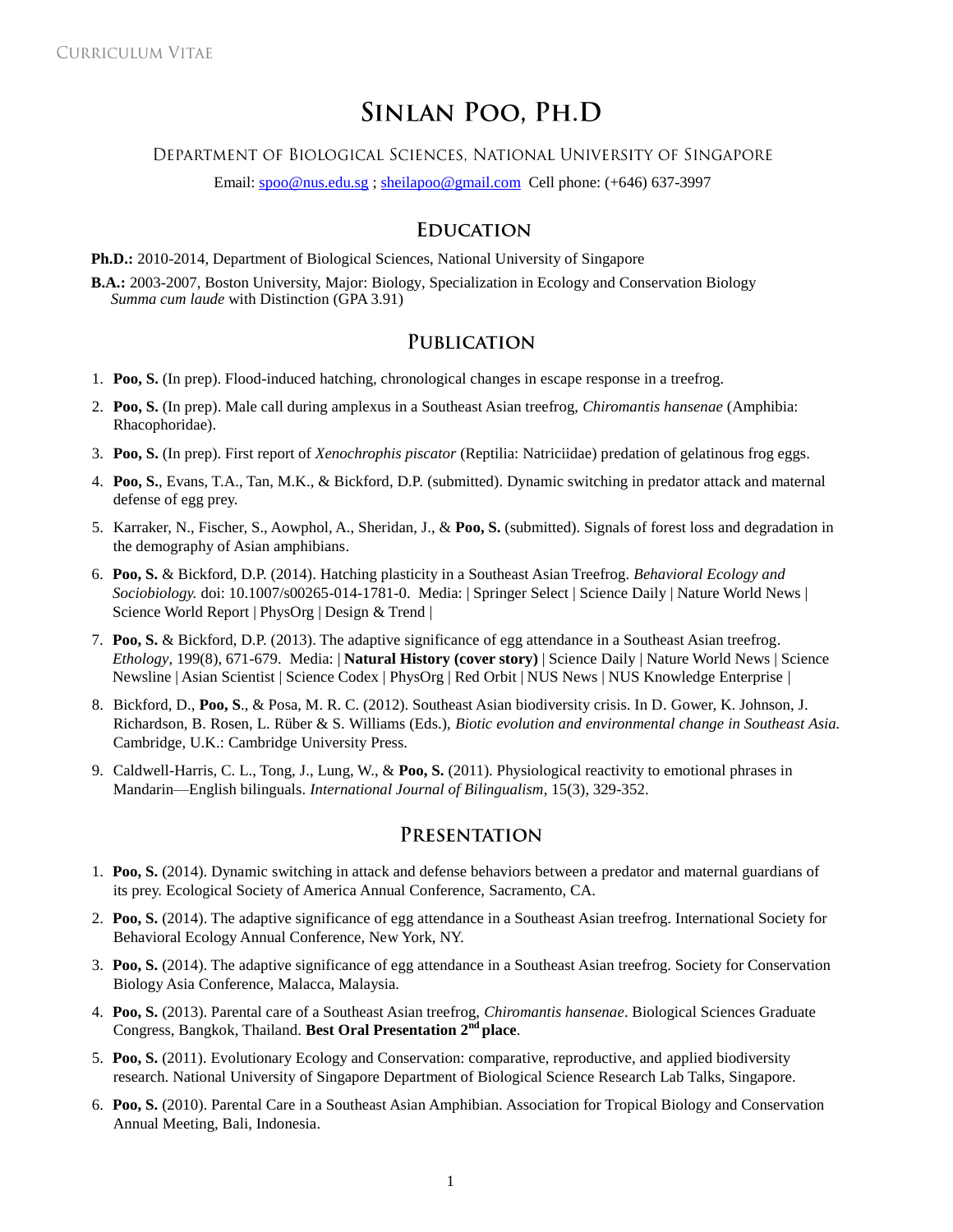- 7. **Poo, S**. (2007). An analysis of embryonic development across the premature hatching period in leaf-breeding treefrogs, genera *Agalychnis* and *Pachymedusa.* Biology Work for Distinction Symposium, Boston University, Boston, MA.
- 8. Harris, C.L., Lung, W., Mehta, N., **Poo, S.**, Robles, C., and Swaminathan, N. (2005). When does a First Language Feel More Emotional to Bilingual Speakers? Eastern Psychological Studies Association Annual Meeting, Boston, MA.

# **RESEARCH EXPERIENCE**

| <b>Graduate Research</b>                                                                                                                                                                                                                                                                                                                                                                        | $1/2010$ -Present                   |
|-------------------------------------------------------------------------------------------------------------------------------------------------------------------------------------------------------------------------------------------------------------------------------------------------------------------------------------------------------------------------------------------------|-------------------------------------|
| National University of Singapore, Department of Biological Sciences<br>Evolutionary Ecology and Conservation Lab, Dr. David Bickford<br>Conducted research on reproductive and behavioral ecology of Southeast Asian amphibians.<br>Investigated the biotic and abiotic factors influencing parental care, anti-predator behavior,<br>environmentally-cued hatching, and phenotypic plasticity. | <b>THAILAND</b><br><b>SINGAPORE</b> |
| <b>Field Biologist</b>                                                                                                                                                                                                                                                                                                                                                                          | 2/2008-5/2009                       |
| Santa Ana Watershed Association, Riverside Biological Monitoring Program<br>Conducted day and night surveys for threatened or endangered species, including rare plants,<br>invertebrates, amphibians, reptiles, small mammals, and carnivores. Designed surveys, analyzed<br>data, and wrote reports on status of targeted species.                                                            | Riverside, CA<br><b>USA</b>         |
| <b>Fish and Wildlife Scientific Aide</b>                                                                                                                                                                                                                                                                                                                                                        | 9/2007-2/2008                       |
| California Department of Fish and Game, Multiple Species Habitat Conservation Plan<br>Monitored species using visual encounter surveys, herp arrays (funnel and fence traps),<br>coverboards, aquatic traps, track stations, and camera traps. In addition, surveyed for endangered<br>fairyshrimp in vernal pools.                                                                             | Riverside, CA<br><b>USA</b>         |
| <b>Independent Work for Distinction (Honor's thesis)</b>                                                                                                                                                                                                                                                                                                                                        | 9/2006-5/2007                       |
| Boston University Biology Department, Embryo Behavior Lab, Prof. Karen Warkentin<br>Compared embryonic development within the premature hatching period across six species of<br>tropical treefrogs in the genus Agalychnis and Pachymedusa using microscope dissections.                                                                                                                       | Boston, MA<br><b>USA</b>            |
| <b>National Science Foundation, Research Experience for Undergraduates (NSF-REU)</b>                                                                                                                                                                                                                                                                                                            | 6/2006-8/2006                       |
| Smithsonian Tripoical Research Institute<br>Boston University Biology Department, Embryo Behavior Lab, Prof. Karen Warkentin<br>Assisted in study of role of vibrational cues in the premature hatching of the Red-eyed Treefrog<br>by conducting playbacks both in the field and in laboratory settings.                                                                                       | <b>PANAMA</b>                       |
| <b>Tropical Ecology Program</b>                                                                                                                                                                                                                                                                                                                                                                 | 1/2006-5/2006                       |
| <b>Boston University International Programs</b>                                                                                                                                                                                                                                                                                                                                                 | <b>ECUADOR</b>                      |
| Universidad San Francisco de Quito, Ecuador<br>Designed and conducted small research projects in tropical mountain, rainforest, and coastal<br>ecosystems. Projects included studies on herpetofauna, bats, lemon-ant trees, brittlestars,<br>medicinal plants, ghost crabs, and marine invertebrates living in tidal pools.                                                                    |                                     |
| <b>Undergraduate Research Assistant (volunteer)</b>                                                                                                                                                                                                                                                                                                                                             | 7/2005-12/2005                      |
| Boston University Biology Department, Terrestrial Biogeochemistry Lab, Prof. Arian Finzi<br>Assisted with processing plant and soil samples from Free Air Carbon Dioxide Experiment and<br>study on plant uptake of soil organic matter and amino acid in temperate forests.                                                                                                                    | Boston, MA<br><b>USA</b>            |
| Undergraduate Research Assistant (volunteer)                                                                                                                                                                                                                                                                                                                                                    | <i>3/2005-12/2005</i>               |
| Boston University Biology Department, Embryo Behavior Lab, Prof. Karen Warkentin<br>Assisted with research on embryonic development and premature hatching due to pathogens in<br>amphibians and conducted locomotor performance experiments with tadpoles and juvenile frogs.                                                                                                                  | Boston, MA<br><b>USA</b>            |
| <b>Research Internship</b>                                                                                                                                                                                                                                                                                                                                                                      | 7/2004-8/2004                       |
| Institute of Zoology, Academia Sinica, Marine Virology Lab, Prof. Ya-Li Hsu<br>Assisted with maintaining cell cultures for research on viroproteins from viruses that influence<br>the local fish and shrimp populations in Taiwan.                                                                                                                                                             | <b>TAIWAN</b>                       |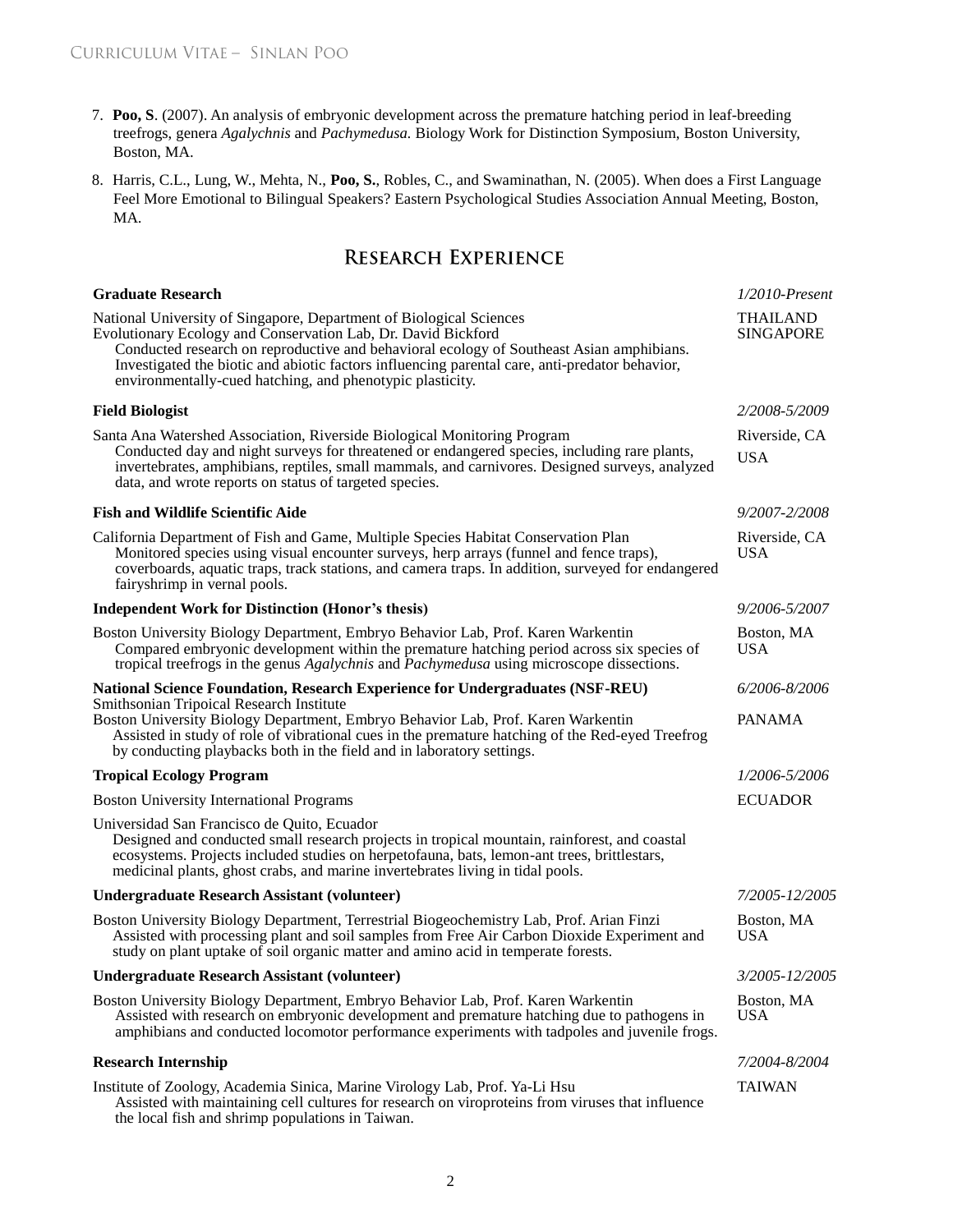| <b>Research Assistant; Experimenter (volunteer)</b>                                                                                                                                                                                                                          | 9/2003-6/2004            |
|------------------------------------------------------------------------------------------------------------------------------------------------------------------------------------------------------------------------------------------------------------------------------|--------------------------|
| Boston University Psychology Department, Psycholinguistics Lab, Prof. Catherine Harris<br>Conducted experiments and assisted with research in Mandarin Bilingual Research Project.<br>Examined the emotional experience of first and second languages in bilingual speakers. | Boston, MA<br><b>USA</b> |
| <b>GRANTS, SCHOLARSHIPS, AND AWARDS</b>                                                                                                                                                                                                                                      |                          |
| <b>Travel Award</b><br>National University of Singapore, Department of Biological Sciences                                                                                                                                                                                   | 2014                     |
| <b>Singapore International Graduate Award (SINGA)</b><br>National University of Singapore                                                                                                                                                                                    | 2010-2014                |
| <b>Funded Research Opportunities Grant</b><br>Boston University Undergraduate Research Opportunities Program                                                                                                                                                                 | 2007                     |
| <b>National Science Foundation, Research Experience for Undergraduates (NSF-REU)</b><br><b>Boston University Biology Department</b><br>Smithsonian Tropical Research Institute, Panama                                                                                       | 2006                     |
| <b>Ester Chandler Scholarship</b><br>Boston University College of Arts and Sciences                                                                                                                                                                                          | 2004-2007                |
| <b>HONORS</b>                                                                                                                                                                                                                                                                |                          |
| <b>Senior Book Award in Biology</b><br>Boston University, Biology Department                                                                                                                                                                                                 | 2007                     |
| Phi Beta Kappa Member, December Initiate<br>Boston University, Epsilon of Massachusetts                                                                                                                                                                                      | 2006                     |
| <b>National Society of Collegiate Scholars Member</b><br><b>Boston University branch</b>                                                                                                                                                                                     | 2004-2007                |
| Dean's list (every semester)                                                                                                                                                                                                                                                 | 2003-2007                |
| Boston University College of Arts and Sciences                                                                                                                                                                                                                               |                          |
| <b>OTHER WORK EXPERIENCE</b>                                                                                                                                                                                                                                                 |                          |
| <b>Guest Speaker</b>                                                                                                                                                                                                                                                         | $6/2011$ -Present        |
| Sakaerat Environmental Research Station<br>Gave talks periodically on ecological research and experimental design to secondary and<br>university students.                                                                                                                   | <b>THAILAND</b>          |
| <b>Teaching Assistant</b>                                                                                                                                                                                                                                                    | $1/2010$ -Present        |
| National University of Singapore<br>Taught undergraduates courses in introductory Biology, Ecology, and Biodiversity.                                                                                                                                                        | <b>SINGAPORE</b>         |
| <b>Certified Tutor</b>                                                                                                                                                                                                                                                       | 1/2005-12/2005           |
| Boston University Educational Resource Center,<br>College Reading and Learning Association<br>Taught undergraduates courses in introductory Biology, Ecology, Calculus, Statistics,<br>General Psychology, and Personality Psychology.                                       | Boston, MA<br><b>USA</b> |
| <b>Undergraduate Teaching Assistant</b>                                                                                                                                                                                                                                      | 1/2005-5/2005            |
| <b>Boston University Biology Department</b><br>Taught and assisted in Introductory Biology laboratory courses.                                                                                                                                                               | Boston, MA<br><b>USA</b> |